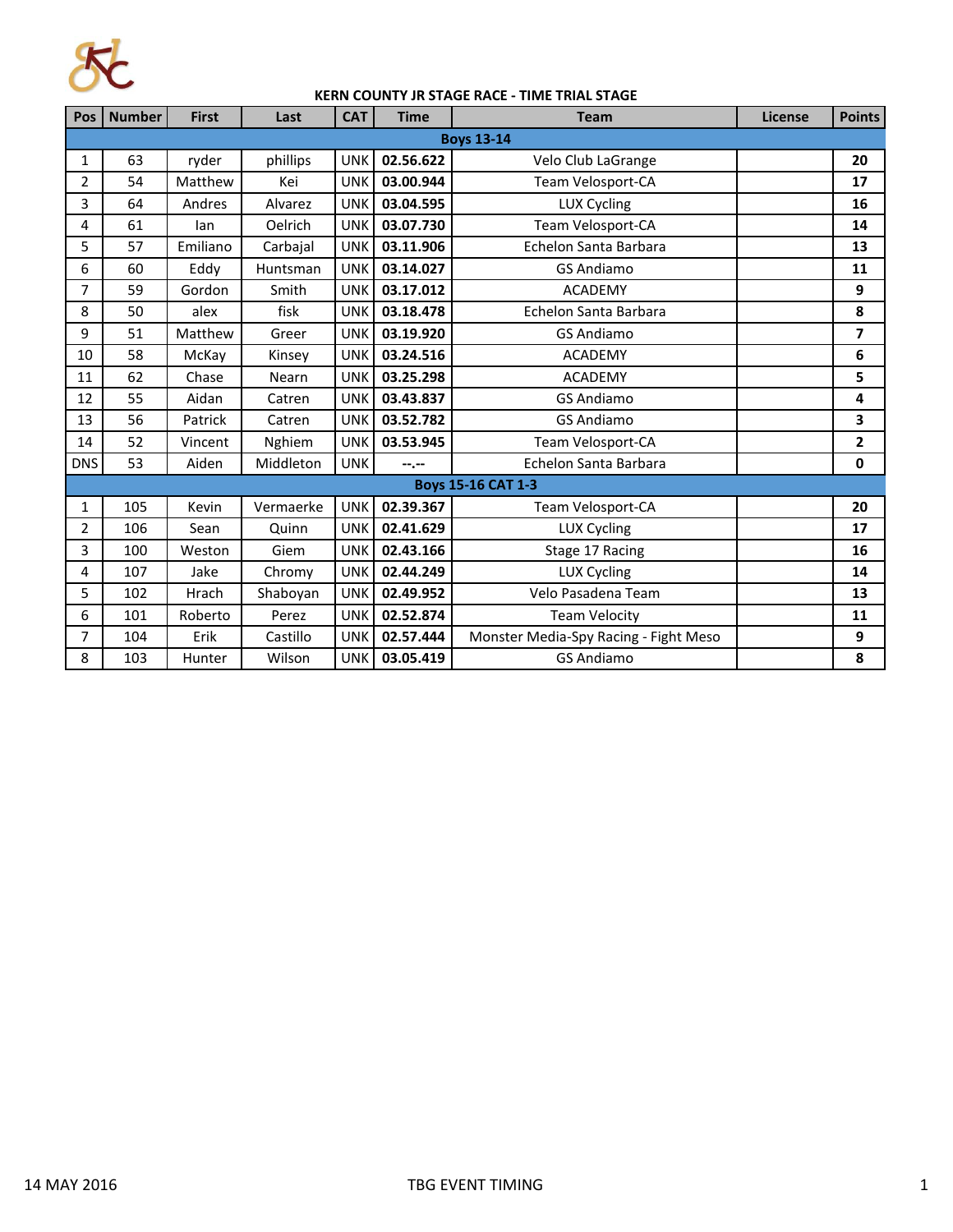

## **KERN COUNTY JR STAGE RACE - TIME TRIAL STAGE**

| Pos                                                 | <b>Number</b>  | <b>First</b>   | Last               | <b>CAT</b>               | <b>Time</b>            | <b>Team</b>                               | License | <b>Points</b>           |  |
|-----------------------------------------------------|----------------|----------------|--------------------|--------------------------|------------------------|-------------------------------------------|---------|-------------------------|--|
| <b>Boys 15-18 CAT 4/5</b>                           |                |                |                    |                          |                        |                                           |         |                         |  |
| 1                                                   | 266            | Kieran         | Hook               | <b>UNK</b>               | 02.50.454              | Echelon Santa Barbara                     |         | 20                      |  |
| 2                                                   | 272            | Gabriel        | De Ocampo          | <b>UNK</b>               | 02.56.652              | Swami s Cycling Club                      |         | 17                      |  |
| 3                                                   | 277            | <b>Brandon</b> | Cox                | <b>UNK</b>               | 02.59.186              | <b>LUX Cycling</b>                        |         | 16                      |  |
| 4                                                   | 282            | Ezequiel       | Perez              | <b>UNK</b>               | 02.59.260              |                                           |         | 14                      |  |
| 5                                                   | 283            | Sebastian      | Rodriguez          | <b>UNK</b>               | 02.59.540              |                                           |         | 13                      |  |
| 6                                                   | 273            | Caleb          | Classen            | <b>UNK</b>               | 03.01.636              | Team Velosport-CA                         |         | 11                      |  |
| $\overline{7}$                                      | 261            | Case           | Regan              | <b>UNK</b>               | 03.01.938              | Echelon Santa Barbara                     |         | 9                       |  |
| 8                                                   | 274            | Daniel         | Kim                | <b>UNK</b>               | 03.02.223              | Team Velosport-CA                         |         | 8                       |  |
| 9                                                   | 279            | Lucio          | Rivas              | <b>UNK</b>               | 03.02.456              | Team Velosport-CA                         |         | 7                       |  |
| 10                                                  | 278            | Ari            | Elkins             | <b>UNK</b>               | 03.03.045              | Velo Club LaGrange                        |         | 6                       |  |
| 11                                                  | 275            | Marc           | Leon               | <b>UNK</b>               | 03.05.618              | Southern California Velo                  |         | 5                       |  |
| 12                                                  | 280            | Jovani         | Rojo               | <b>UNK</b>               | 03.08.790              |                                           |         | 4                       |  |
| 13                                                  | 260            | Justin         | Chi                | <b>UNK</b>               | 03.10.277              | Southern California Velo                  |         | 3                       |  |
| 14                                                  | 276            | Julian         | Rosenbloom         | <b>UNK</b>               | 03.12.270              | Velo Club LaGrange                        |         | $\mathbf{2}$            |  |
| 15                                                  | 263            | Nicholas       | McKenna            | <b>UNK</b>               | 03.14.574              | Team Velosport-CA                         |         | $\mathbf{1}$            |  |
| 16                                                  | 267            | Garrison       | Mejia              | <b>UNK</b>               | 03.14.872              | Southern California Velo                  |         | 1                       |  |
| 17                                                  | 268            | nathan         | wilson             | <b>UNK</b>               | 03.16.097              | Team Velosport-CA                         |         | 1                       |  |
| 18                                                  | 265            | Martin         | Escamilla          | <b>UNK</b>               | 03.21.428              | iCAN Junior Cycling Team                  |         | $\mathbf{1}$            |  |
| 19                                                  | 262            | lan            | Chavez             | <b>UNK</b>               | 03.22.783              | Southern California Velo                  |         | 1                       |  |
| 20                                                  | 281            | Gustavo        | Raygoza            | <b>UNK</b>               | 03.23.790              | Scupio                                    |         | 1                       |  |
| 21                                                  | 269            | Devin          | Wilson             | <b>UNK</b>               | 03.24.913              | <b>GS Andiamo</b>                         |         | 1                       |  |
| 22                                                  | 270            | Nylsen         | Escajeda           | <b>UNK</b>               | 03.40.240              | Southern California Velo                  |         | 1                       |  |
| 23                                                  | 264            | Jake           | Hammel             | <b>UNK</b>               | 03.03.171              |                                           |         | 1                       |  |
| <b>DNS</b>                                          | 271            | Kellan         | Moore              | <b>UNK</b>               | --.--                  | Southern California Velo                  |         | 0                       |  |
|                                                     |                |                |                    |                          |                        | <b>Boys 17-18 CAT 1-3</b>                 |         |                         |  |
| 1                                                   | 207            | Jules          | Gilliam            | <b>UNK</b>               | 02.40.867              | <b>Team Specialized Racing</b>            |         | 20                      |  |
| 2                                                   | 204            | Parker         | Rous               | <b>UNK</b>               | 02.45.167              | <b>Team Swift</b>                         |         | 17                      |  |
| 3                                                   | 205            | Kevin          | Hernandez          | <b>UNK</b>               | 02.46.529              | LUX Cycling                               |         | 16                      |  |
| 4                                                   | 208            | Camden         | Vodicka            | <b>UNK</b>               | 02.47.685              | LUX Cycling                               |         | 14                      |  |
| 5                                                   | 206            | Noah           | Schlooser          | <b>UNK</b>               | 02.48.190              | <b>LUX Cycling</b>                        |         | 13                      |  |
| 6                                                   | 203            | Ruben          | Saatjian           | UNK.                     | 02.48.659              | Echelon Santa Barbara                     |         | 11                      |  |
| $\overline{7}$                                      | 201            | Christian      | Molina             | <b>UNK</b>               | 02.49.013              | Team Velosport-CA                         |         | 9                       |  |
| 8                                                   | 202            | Cesar          | Reyes              | <b>UNK</b>               | 02.52.739              | Team Velosport-CA                         |         | 8                       |  |
| 9                                                   | 209            | Bo             | Knickman           | <b>UNK</b>               | 02.53.731              | <b>LUX Cycling</b>                        |         | $\overline{\mathbf{z}}$ |  |
| 10                                                  | 200            | Trevor         | Goodman            | <b>UNK</b>               | 02.54.032              | Team Velosport-CA                         |         | 6                       |  |
| 11                                                  | 284            | Matthew        | Park               | <b>UNK</b>               | 02.56.450              | Team Velosport-CA                         |         | 5                       |  |
| <b>Boys 9-12</b><br>03.22.186<br>Swan<br><b>UNK</b> |                |                |                    |                          |                        |                                           |         | 20                      |  |
| 1<br>$\overline{2}$                                 | 7              | Luke           |                    |                          |                        | <b>Strive Racing</b><br>Team Velosport-CA |         | 17                      |  |
| 3                                                   | 5<br>6         | Evan<br>Tyler  | Oelrich<br>Kinzler | <b>UNK</b><br><b>UNK</b> | 03.31.099<br>03.34.490 | Team Velosport-CA                         |         |                         |  |
| 4                                                   | 8              |                | Hammel             | <b>UNK</b>               | 03.38.329              |                                           |         | 16<br>14                |  |
| 5                                                   | 4              | lan<br>Etzael  | Godinez            | <b>UNK</b>               | 03.42.001              | <b>KLTS Junior Development</b>            |         | 13                      |  |
| 6                                                   |                | Brody          |                    | <b>UNK</b>               | 03.45.712              |                                           |         |                         |  |
| $\overline{7}$                                      | 1<br>3         |                | Haney<br>Felten    | <b>UNK</b>               | 04.05.866              | Team Velosport-CA                         |         | 11<br>9                 |  |
| 8                                                   | $\overline{2}$ | Royce<br>Nolan |                    | <b>UNK</b>               | 04.24.848              | Team Velosport-CA                         |         | 8                       |  |
|                                                     |                |                | Allinson           |                          |                        |                                           |         |                         |  |